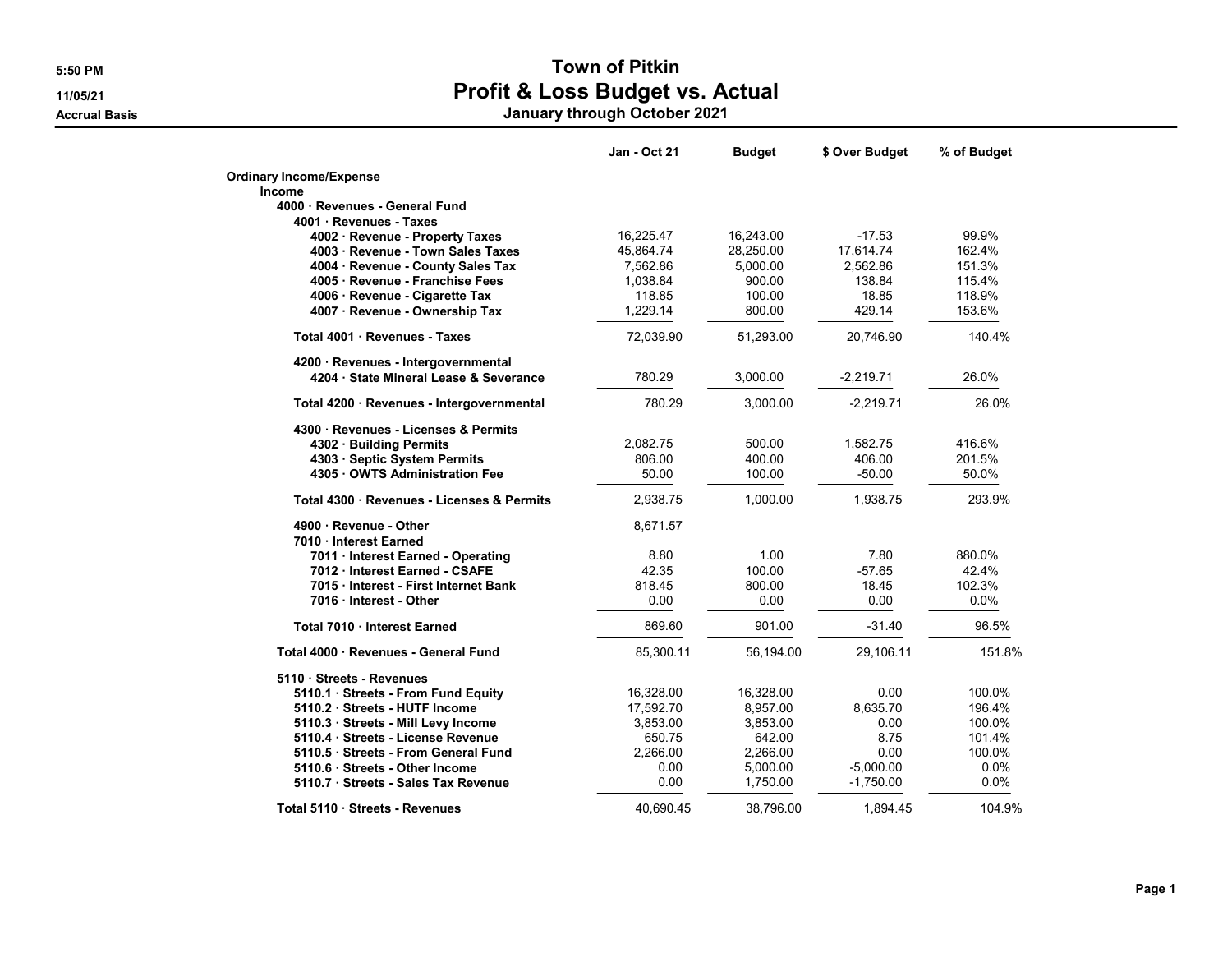Accrual Basis January through October 2021

|                                              | Jan - Oct 21 | <b>Budget</b> | \$ Over Budget | % of Budget |
|----------------------------------------------|--------------|---------------|----------------|-------------|
| 5210 Town Hall - Revenues                    |              |               |                |             |
| 5210.1 · Town Hall - From Fund Equity        | 9,346.00     | 9.346.00      | 0.00           | 100.0%      |
| 5210.2 · Town Hall - Mill Levy Income        | 3,854.00     | 3,854.00      | 0.00           | 100.0%      |
| 5210.3 · Town Hall - Fundraising Income      | 0.00         | 0.00          | 0.00           | 0.0%        |
| 5210.4 Town Hall - Donations                 | 0.00         | 0.00          | 0.00           | $0.0\%$     |
| 5210.5 Town Hall - From General Fund         | 0.00         | 0.00          | 0.00           | 0.0%        |
| 5210.6 Town Hall - Other Income              | 200.00       | 0.00          | 200.00         | 100.0%      |
| 5210.7 · Town Hall - From Cap Imp Fund       | 0.00         | 0.00          | 0.00           | 0.0%        |
| Total 5210 Town Hall - Revenues              | 13,400.00    | 13,200.00     | 200.00         | 101.5%      |
| 5310 · Parks and Recreation - Revenues       |              |               |                |             |
| 5310.1 · Parks & Rec - From Fund Equity      | 2,000.00     | 2,000.00      | 0.00           | 100.0%      |
| 5310.2 Parks & Rec - From CTF Equity         | 0.00         | 0.00          | 0.00           | $0.0\%$     |
| 5310.3 Parks & Rec - Fundraising             | 0.00         | 0.00          | 0.00           | $0.0\%$     |
| 5310.4 Parks & Rec - Grant Income            | 0.00         | 0.00          | 0.00           | 0.0%        |
| 5310.5 · Parks & Rec - From General Fund     | 0.00         | 0.00          | 0.00           | 0.0%        |
| 5310.6 Parks & Rec - Other Income            | 0.00         | 0.00          | 0.00           | 0.0%        |
| Total 5310 · Parks and Recreation - Revenues | 2,000.00     | 2,000.00      | 0.00           | 100.0%      |
| 5410 Cemetery - Revenue                      |              |               |                |             |
| 5410.1 Cemetery - From Fund Equity           | 2,000.00     | 2,000.00      | 0.00           | 100.0%      |
| 5410.2 · Cemetery - Plot Sales               | 200.00       | 1,200.00      | $-1,000.00$    | 16.7%       |
| 5410.3 · Cemetery - plaque sales             | 920.00       | 800.00        | 120.00         | 115.0%      |
| 5410.6 · Cemetery - Other Income             | 20.00        | 0.00          | 20.00          | 100.0%      |
| Total 5410 · Cemetery - Revenue              | 3,140.00     | 4,000.00      | $-860.00$      | 78.5%       |
| 5610 · Capital Improvements - Revenues       |              |               |                |             |
| 5610.1 · Cap Improv - From Fund Equity       | 0.00         | 0.00          | 0.00           | 0.0%        |
| 5610.2 · Cap Impro - From General Fund       | 500.00       | 500.00        | 0.00           | 100.0%      |
| 5610.6 · Cap Improvement - Other Income      | 0.00         | 0.00          | 0.00           | $0.0\%$     |
| Total 5610 · Capital Improvements - Revenues | 500.00       | 500.00        | 0.00           | 100.0%      |
| <b>Total Income</b>                          | 145,030.56   | 114,690.00    | 30,340.56      | 126.5%      |
| <b>Gross Profit</b>                          | 145,030.56   | 114,690.00    | 30,340.56      | 126.5%      |
| <b>Expense</b>                               |              |               |                |             |
| 5000 · Expenses - General Fund               |              |               |                |             |
| 5010 · Pitkin Volunteer Fire Dep Donat       | 8,250.00     | 8,250.00      | 0.00           | 100.0%      |
| 5040 · Service Provided - Mayor              | 2,700.00     | 3,600.00      | $-900.00$      | 75.0%       |
| 5050 · Service Provided - Town Trustee       | 0.00         | 1,200.00      | $-1,200.00$    | 0.0%        |
| 5060 · Service Provided - Legal              | 5,722.50     | 10,450.00     | $-4,727.50$    | 54.8%       |
| 5070 · Pitkin Historical & Community         | 549.57       | 1,100.00      | $-550.43$      | 50.0%       |
| Total 5000 · Expenses - General Fund         | 17.222.07    | 24.600.00     | -7.377.93      | 70.0%       |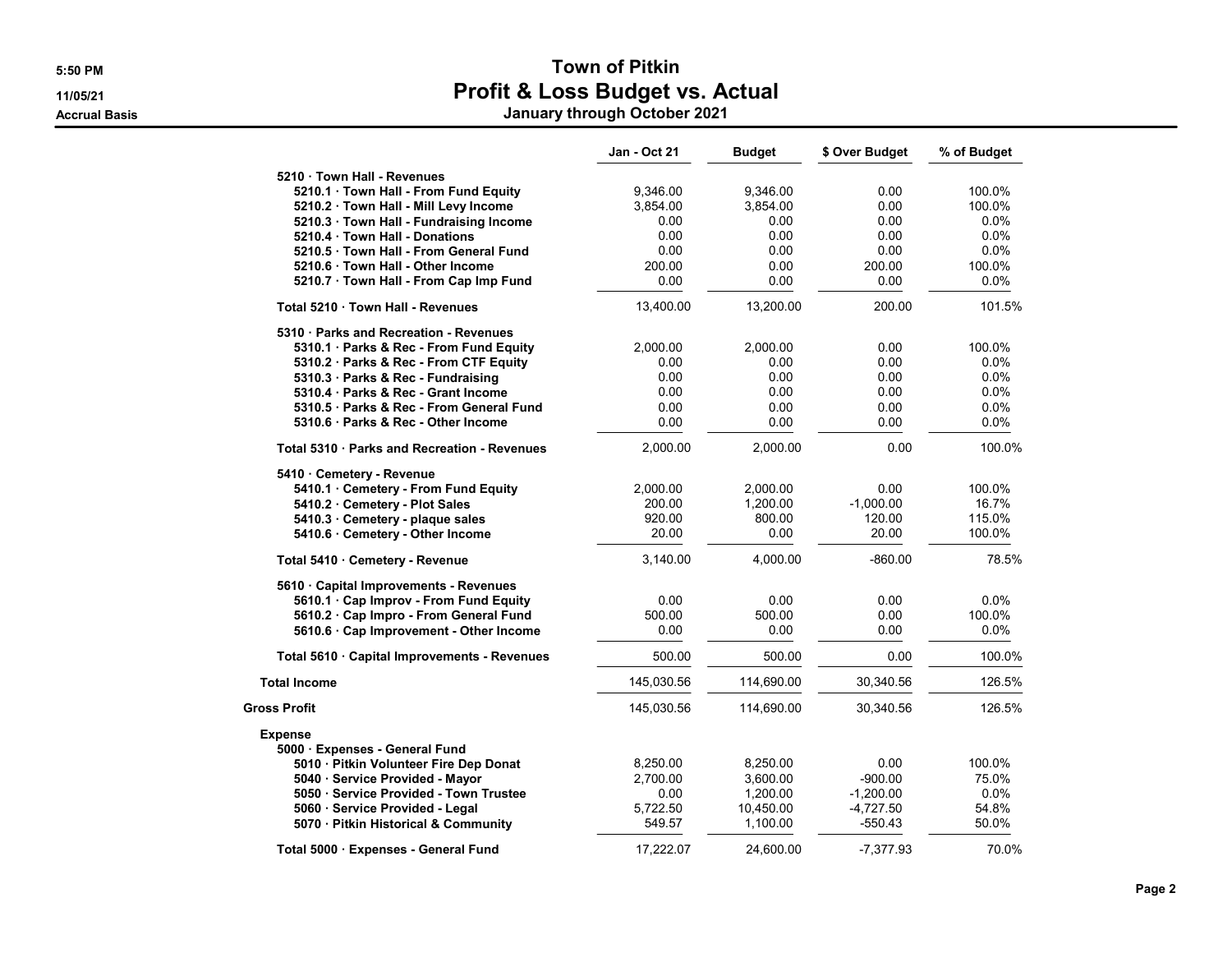Accrual Basis January through October 2021

|                                              | Jan - Oct 21 | <b>Budget</b> | \$ Over Budget | % of Budget |
|----------------------------------------------|--------------|---------------|----------------|-------------|
| 5160 Streets - Expenses                      |              |               |                |             |
| 5160.1 · Streets - Maintenance Expenses      | 10,524.58    | 10,955.00     | $-430.42$      | 96.1%       |
| 5160.2 · Streets - Snow plowing Expense      | 800.00       | 25,396.00     | $-24,596.00$   | 3.2%        |
| 5160.3 · Streets - Ditches Expenses          | 2,999.07     | 2,445.00      | 554.07         | 122.7%      |
| 5160.4 · Streets - Improve and Open          | 0.00         | 0.00          | 0.00           | 0.0%        |
| 5160.6 · Streets - Other Expenses            | 0.00         | 0.00          | 0.00           | 0.0%        |
| Total 5160 Streets - Expenses                | 14,323.65    | 38,796.00     | $-24,472.35$   | 36.9%       |
| 5260 · Town Hall - Expenses                  |              |               |                |             |
| 5260.1 Town Hall - Repairs/Maintenance       | 4,065.09     | 8,300.00      | $-4,234.91$    | 49.0%       |
| 5260.2 Town Hall - Utilities                 | 228.31       | 1.000.00      | $-771.69$      | 22.8%       |
| 5260.3 Town Hall - Fundraising Exp           | 0.00         | 0.00          | 0.00           | $0.0\%$     |
| 5260.4 · Town Hall -Capital Improvements     | 0.00         | 3,900.00      | $-3,900.00$    | $0.0\%$     |
| Total 5260 · Town Hall - Expenses            | 4,293.40     | 13,200.00     | $-8,906.60$    | 32.5%       |
| 5360 · Parks & Recreation - Expenses         |              |               |                |             |
| 5360.1 Parks & Rec - Maintenance             | 109.99       | 200.00        | $-90.01$       | 55.0%       |
| 5360.2 · Parks & Rec - New Equipment         | 0.00         | 1,800.00      | $-1,800.00$    | $0.0\%$     |
| 5360.3 Parks & Rec - Fundraiser Exp          | 0.00         | 0.00          | 0.00           | 0.0%        |
| 5360.6 · Parks & Rec - Other Expenses        | 0.00         | 0.00          | 0.00           | 0.0%        |
| Total 5360 · Parks & Recreation - Expenses   | 109.99       | 2,000.00      | $-1,890.01$    | 5.5%        |
| 5460 Cemetery - Expenses                     |              |               |                |             |
| 5460.1 Cemetery - Maintenance                | 1,553.43     | 2,000.00      | -446.57        | 77.7%       |
| 5460.2 Cemetery - Capital Improvements       | 97.34        | 1,000.00      | $-902.66$      | 9.7%        |
| 5460.6 · Cemetery - Other Expenses           | 32.00        | 1,000.00      | $-968.00$      | 3.2%        |
| Total 5460 · Cemetery - Expenses             | 1,682.77     | 4,000.00      | $-2,317.23$    | 42.1%       |
| 5660 · Capital Improvements - Expenses       |              |               |                |             |
| 5660.1 · Capital Improvements Expenses       | 0.00         | 500.00        | $-500.00$      | $0.0\%$     |
| Total 5660 · Capital Improvements - Expenses | 0.00         | 500.00        | $-500.00$      | 0.0%        |
| 6001 · Accounting                            | 1,000.00     | 1,500.00      | $-500.00$      | 66.7%       |
| 6015 · Dues, Fees & Licenses                 | 850.01       | 800.00        | 50.01          | 106.3%      |
| 6020 Election Expenses<br>6100 · Insurance   | 0.00         | 900.00        | $-900.00$      | 0.0%        |
| 6101 · Insurance - Workers Comp              | 1,298.00     | 1,298.00      | 0.00           | 100.0%      |
| 6102 · Insurance - Property & Casualty       | 3,080.70     | 3,081.00      | $-0.30$        | 100.0%      |
| 6103 · Insurance - VAMP/Other                | 107.62       | 100.00        | 7.62           | 107.6%      |
| Total 6100 · Insurance                       | 4,486.32     | 4,479.00      | 7.32           | 100.2%      |